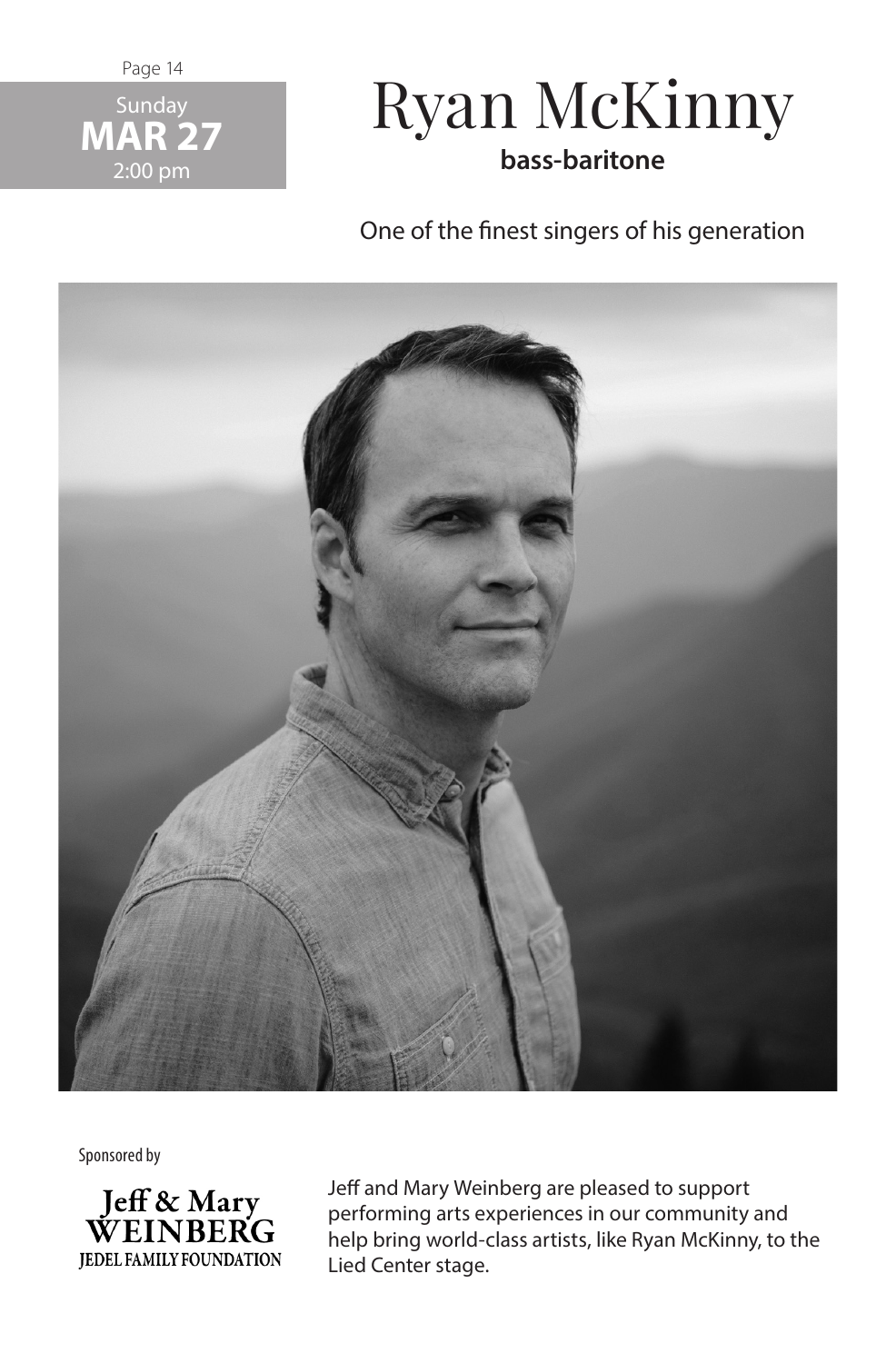## **There will be no intermission during this performance.**

**Ryan McKinny,** American bass-baritone, who has been recognized by *Opera News*  as "one of the finest singers of his generation," has earned his reputation as an artist with something to say. His relentless curiosity informs riveting character portrayals and beautifully crafted performances, reminding audiences of their shared humanity with characters on stage and screen.

This season, McKinny brings his agile stage presence and comedic skill to performances of Mozart's *Le nozze di Figaro* on both U.S. coasts. He first appears as the titular Figaro in a Richard Eyre production at New York City's Metropolitan Opera, with an all-star cast that includes Golda Schultz, Lucy Crowe, Isabel Leonard and Adam Plachetka. He then makes his Seattle Opera debut reprising the role in a Peter Kazaras production, under the baton of Alevtina Ioffe. In between productions, McKinny joins collaborative pianist Kathleen Kelly for a recital at the Lied Center of Kansas, and in summer 2022, he joins the Boston Symphony at Tanglewood as the title character in *Don Giovanni,* with Andris Nelsons on the podium.

Offstage, McKinny continues to adapt the beauty of his art form to the film screen, collaborating on a documentary with Jamie Barton and Stephanie Blythe. Through his work with Helio Arts, he commissions artists to write, direct and film original stories, leveraging his personal power to help elevate new voices and visions in the classical performing arts world. During the pandemic, he has partnered with artists like J'Nai Bridges, Russell Thomas, John Holiday and Julia Bullock to create stunning and innovative performances for streaming audiences at Dallas Opera, Houston Grand Opera, Lyric Opera of Chicago, On Site Opera and the Glimmerglass Festival.

McKinny's recent debut as Joseph De Rocher in Jake Heggie and Terrence McNally's *Dead Man Walking* at Lyric Opera of Chicago was hailed by the *Chicago Tribune* as "an indelible performance...an acting tour de force buttressed by a warmly inviting voice." He has also appeared as the title character in *Don Giovanni* (Washington National Opera, Lyric Opera of Chicago, Houston Grand Opera), Escamillo in *Carmen* (Semperoper Dresden, Deutsche Oper Berlin, Staatsoper Hamburg, Houston Grand Opera) and Mozart's Figaro (Washington National Opera, Wolf Trap Opera, Houston Grand Opera).

McKinny made a critically acclaimed Bayreuth Festival debut as Amfortas in *Parsifal*, a role he has performed around the world, including appearances at Argentina's Teatro Cólon, Deutsche Oper am Rhein and Dutch National Opera. Other Wagnerian roles include Kurwenal in *Tristan und Isolde* (Deutsche Oper Berlin, Houston Grand Opera, Canadian Opera Company), Biterolf in *Tannhäuser* and Kothner in *Die Meistersinger von Nürnberg* (both at the Metropolitan Opera), Wotan in Opéra de Montréal's *Das Rheingold*, Donner/Gunther in Wagner's *Ring* cycle (Washington National Opera, Boston Symphony Orchestra, Houston Grand Opera), and the titular Dutchman in *Der fliegende Holländer* (Staatsoper Hamburg, Milwaukee Symphony, Glimmerglass Festival, Hawaii Opera Theater).